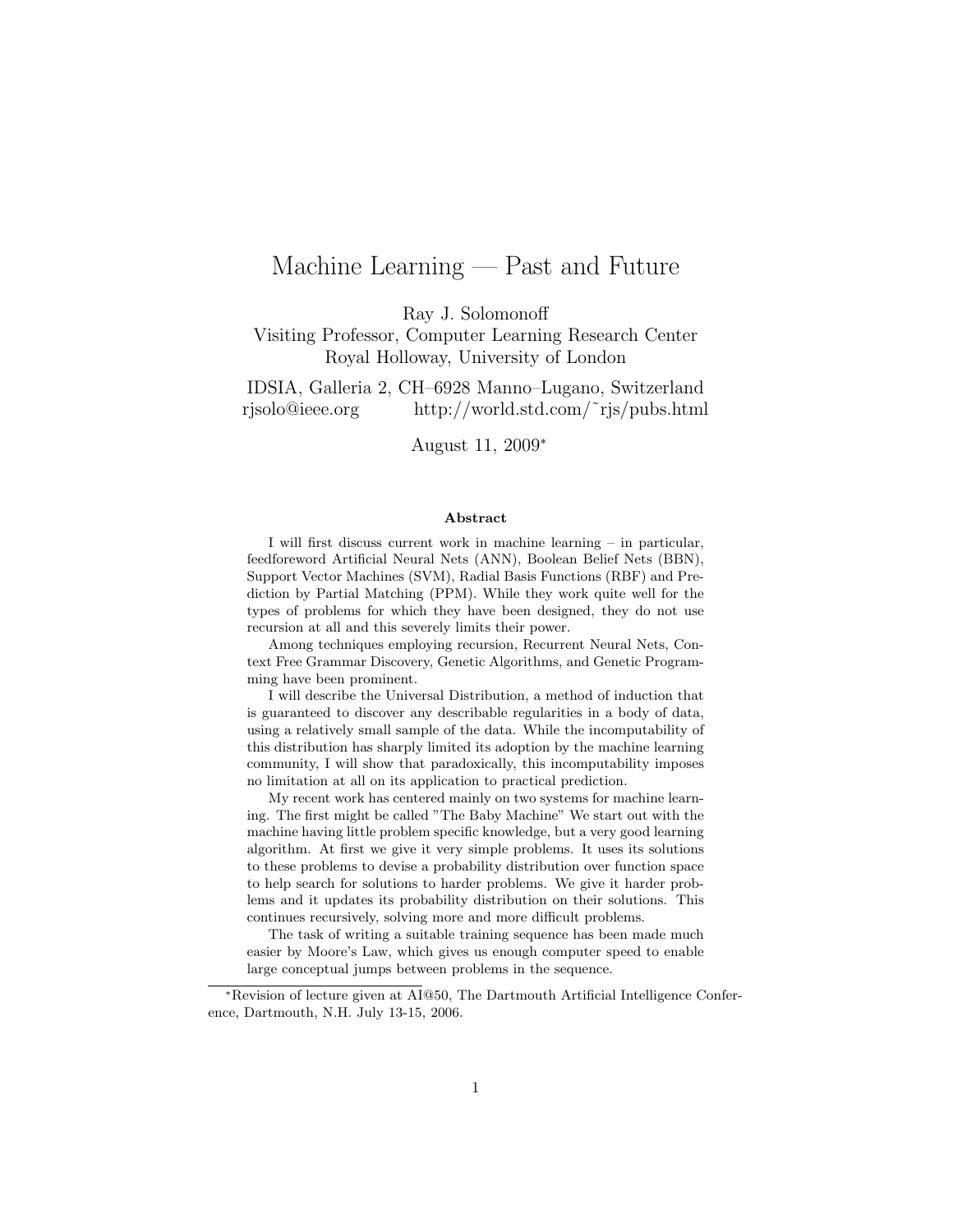A more difficult task is that of updating the probability distribution when new problems are solved. I will be using some of the current techniques for machine learning in this area: PPM and Grammar Discovery are particularly promising. It is my impression that the probability models need not be recursive for the initial learning. Later the system can, with suitable training, work on the problem of updating its own probability distribution, using fully recursive models.

Genetic Programming is my second area of recent research. Koza's Genetic Programming system has been able to solve many difficult problems of very varied kinds. The system itself is extremely slow, however – it has taken a cluster of 1000 Pentiums about a month to solve some of the more difficult problems. I have found a large number of modifications of the system that I expect will dramatically improve its speed and broaden the scope of problems it can solve.

The Future — The cost halving constant in Moore's law is now about 18 months. When A. I. pays a significant role in the reduction of this time constant, we begin to move toward the singularity. At the present time I believe we have a good enough understanding of machine learning, for this to take place. While I hesitate to guess as to just when the singularity will occur, I would be much surprised if it took as much as 20 years. As for the next 50 years of A.I., I feel that predicting what will happen after this singularity is much like guessing how the universe was before the Big Bang – It's a real discontinuity!

#### Introduction

To start, I'd like to define the scope of my interest in A.I. I am not particularly interested in simulating human behavior. I am interested in creating a machine that can work very difficult problems much better and/or faster than humans can — and this machine should be embodied in a technology to which Moore's Law applies. I would like it to give a better understanding of the relation of quantum mechanics to general relativity. I would like it to discover cures for cancer and AIDS. I would like it to find some very good high temperature superconductors. I would not be disappointed if it were unable to pass itself off as a rock star.

The Moore's Law condition assures us that we can continue to improve the device through affordable increases in computation capacity. My particular area of interest is Machine Learning.

The problem of learning for humans: You have all of the information that you've gathered in your life, plus a certain amount you were born with. How can you best use this information to make decisions?

The problem of probability: Given a certain body of data plus certain a priori information — how do we best make predictions about the immediate future?

It is seen that while the problem of learning is more general, learning and probabilistic prediction are very close. The problem of machine learning is that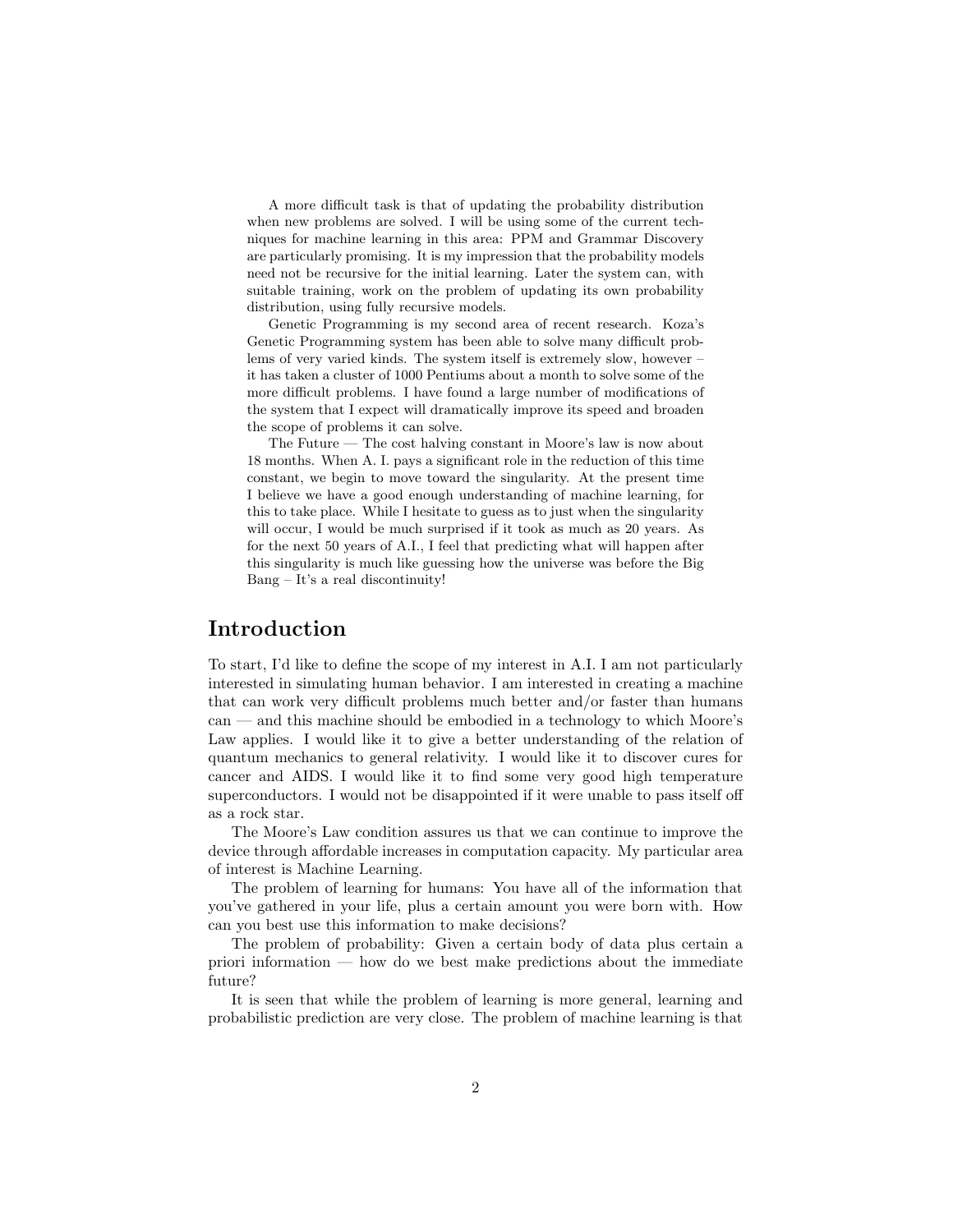of getting good approximations to ideal probabilistic prediction. I will discuss this goal in more detail in the section 2.

## 1 Models for Machine Learning: Recursive and Nonrecursive.

In 1957 Frank Rosenblatt (Ros 57) wrote a report on Perceptrons that initiated a burst of enthusiasm in an area of machine learning. About 12 years later, Minsky and Papert (Min 69) wrote an analysis of Perceptrons — showing that they couldn't learn the logical "exclusive or" function. This resulted in a cutoff of federal funds for neural nets for a while, but eventually it was found that artificial neurons that were only slightly different from Perceptrons could do "exclusive or" — and that they were *universal* in the sense of being able to approximate any continuous function.

There was a new burst of enthusiasm, (and even funding) for neural nets — marked to some extent in 1986 by Rumelhart and McClelland's "Parallel Distributed Processing" (Rum 86).

A second edition of Minsky and Papert's book (Min 88) appeared in 1988 — pointing out that while neural nets might be able to distinguish between sets that had an even (versus odd) number of elements, they needed a proportionally larger number of neurons and larger data set to do so. They had the same difficulty in dealing with the "greater than" function.

It is clear that in general, neural nets do very poorly in discriminations that are best described recursively. While the nets can (through their particular kind of universality) make such discriminations, they need a large number of neurons and a very large data set to get much precision.

It is characteristic of smart induction models, that they get good predictions with small amounts of data. Humans occasionally do what is called "One shot learning."

Another kind of problem in which neural nets do poorly: we have a data set that consists of a few cycles of a sine wave plus a little noise. Neural nets can extrapolate such data into the near future. They will not, however, recognize that the data is, indeed, a sine wave plus noise — which would enable extrapolation into the more distant future. If the data set were continued with a noisy sine wave of another frequency and amplitude, the neural net would need lots of data points and many more neurons to extrapolate it. A much more sophisticated learner would realize that two sine waves only need six parameters to characterize them — so it could extrapolate the sine waves with much higher precision using fewer data points.

In general, to do economical prediction, we need (at least) facilities to make recursive definitions.

It should be noted that it is not only feed forward neural nets that lack these facilities. A large number of techniques used in current machine learning are no better: i.e. Radial Basis Functions, Boolean Belief Nets, Support Vector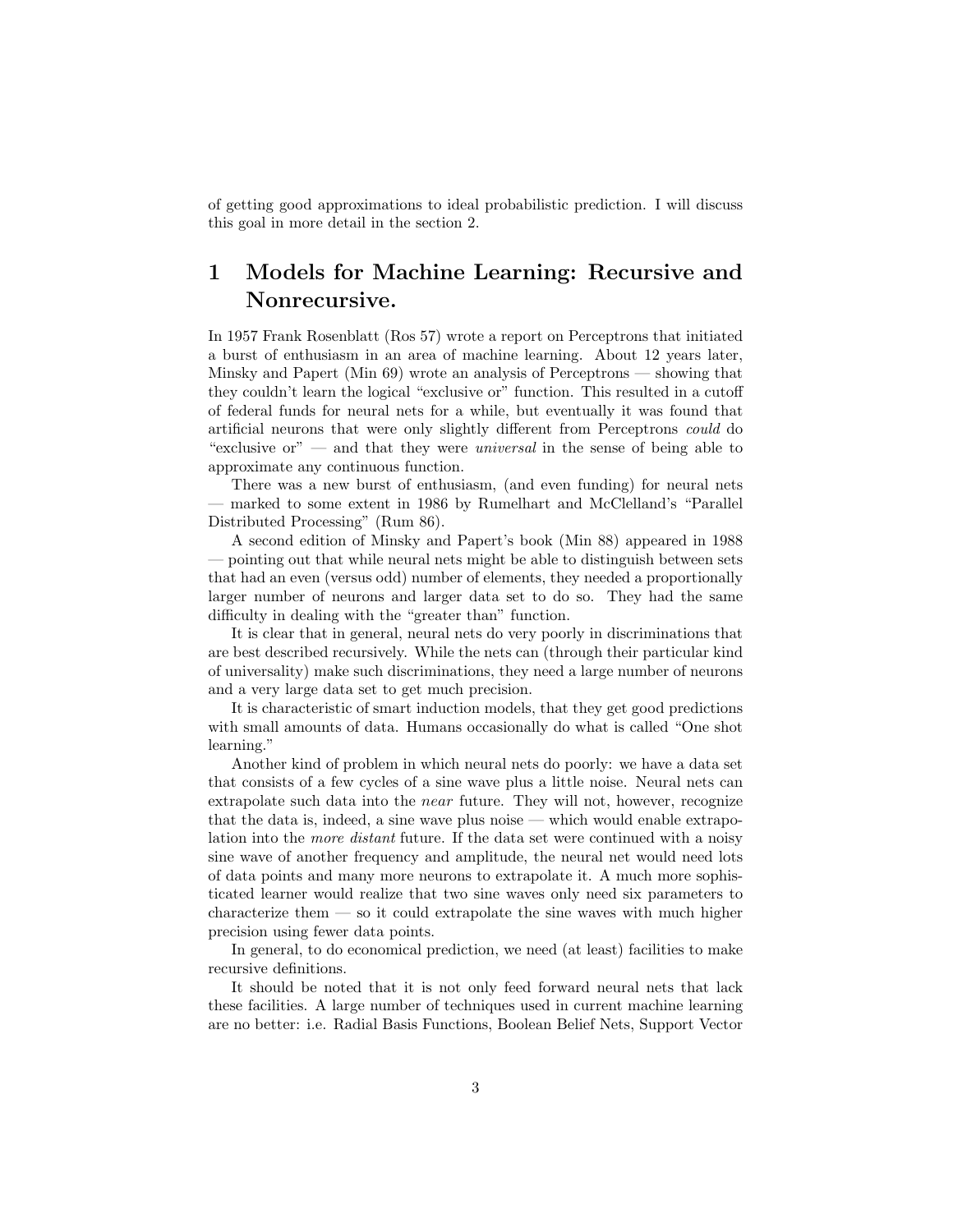Machines, and Prediction by Partial Matching are a few: for certain areas of prediction these techniques are fine. They work very well for the problems that are normally given in machine learning contests.

With enough cubical Lego blocks one can make very beautiful buildings but with the addition of wheels, axles, motors, sensors and computers, one can do much more!

To work really difficult problems, it is necessary to have all possible facilities available. Recursion is one of these facilities. Later, I will discuss more advanced tools.

Some machine learning techniques that get past the "Minsky-Papert recursion barrier": Recurrent Neural Nets, various Evolutionary Techniques, Minimum Description Length/Minimum Message Length, Algorithmic Probability/Universal Distribution, Stochastic Grammars, Inductive Logic Programming.

I will discuss some of these in subsequent sections.

#### 2 The Universal Distribution

At the Dartmouth workshop, there was initially much interest in machine learning — but it was all theoretical, no one had programmed anything. Newell and Simon's "Logical Theorist"(New 57) was a program that solved problems in logic using heuristics. It seemed like a real breakthrough, and most of the A.I. work immediately following the workshop followed that lead.

I, however, continued work on Machine Learning and in 1957 wrote "An Inductive Inference Machine". It described the kind of system I've been working on ever since. At the time, I felt I knew enough about the induction process to be able to compute and optimize all aspects of the system. After a few years of work, it became clear that I did not know enough. I began studying induction in general and discovered probabilistic languages. This led in 1960 (Sol 60) to the discovery of the Universal Distribution (also called Algorithmic Probability — ALP). In a 1964 paper (Sol 64a), I described five methods of induction that I felt were probably equivalent. All of them dealt with the extrapolation of a sequence of binary symbols — all induction problems can be put into this form. What we do is assign a probability to any finite binary sequence. We can then use Bayes theorem to compute the probability of any particular continuation of any particular sequence. The big problem is: how do we assign these probabilities to strings? In the second method described in the paper, we have a universal Turing machine with three tapes: a unidirectional input tape, a unidirectional output tape, and a bidirectional work tape. If we feed it a tape with 0's and 1's on it, the machine may print some 0's and 1's on the output  $-$  It could print nothing at all or print a finite string and stop or it could print an infinite output string, or it could go into an infinite computing loop with no printing at all.

Suppose we want to find the ALP of finite string  $x$ . We feed random bits into the machine. There is a certain probability that the output will be a string that starts out with the string x. That is the Universal/Algorithmic Probability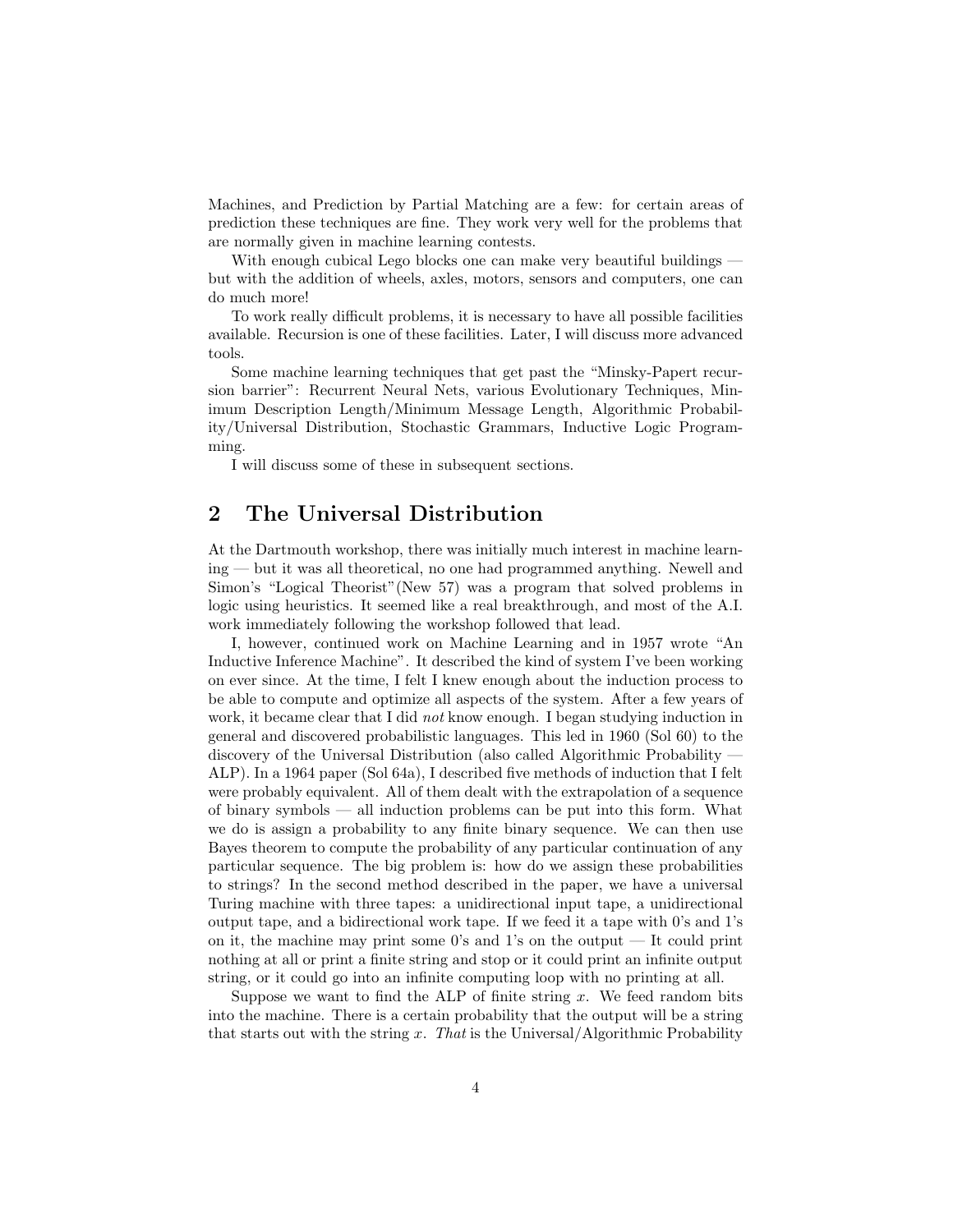of string x.

To compute the ALP of string  $x$ :

$$
P_M(x) = \sum_{i=0}^{\infty} 2^{-|S_i(x)|}
$$

Here  $P_M(x)$  is the universal probability of string x with respect to machine, M.

There are many finite string inputs to  $M$  that will give an output that begins with x. Say  $S_i(x)$  is the i<sup>th</sup> such string. We may call  $S_i(x)$  "a description of x".  $|S_i(x)|$  is the length in bits of the string,  $S_i(x)$ . <sup>1</sup>

 $2^{-|S_i(x)|}$  is the probability that the random input will be  $S_i(x)$ .

 $P_M(x)$  is then the sum of the probabilities of all the ways that a string beginning with  $x$ , could be generated.

This definition has some interesting properties:

First, it assigns high probabilities to strings with short descriptions — This is in the spirit of Ockham's razor. It is the converse of Huffman coding that assigns short codes to high probability symbols.

Second, the value is somewhat independent of what universal machine is used, because codes for one universal machine can always be obtained from another universal machine by the addition of a finite sequence of translation instructions.

A third property is incomputability: The equation for  $P_M(x)$  tells us to find all strings that are "codes for x." Because of the Halting problem, it is impossible to tell whether certain strings are codes for  $x$  or not. While it is easy to make approximations to  $P_M(x)$ , the fact that it is incomputable has given rise to the common misconception that ALP is little more than an interesting theoretical model with no direct practical application. We will discuss this a bit later.

I didn't discover the fourth property until 1968 — eight years later and didn't publish a proof of this result until 1978 (Sol 78). It is the most important property of all.  $P_M(x)$  is *complete*. This means that if there is any describable regularity in a batch of data,  $P_M$  will find it, using a relatively small amount of the data. At this time, it is the only induction method known to be complete.

More exactly: suppose  $\mu(x)$  is a probability distribution on finite binary strings. For each  $x = x_1, x_2 \cdots x_i$ ,  $\mu$  gives a probability that the next bit,  $x_{i+1}$ will be 1:

 $\mu(x_{i+1} = 1 | x_1, x_2 \cdots x_i)$ 

From  $P_M$  we can obtain a similar function

 $P(x_{i+1} = 1 | x_1, x_2 \cdots x_i).$ 

Suppose we use  $\mu$  to generate a sequence, x, Monte Carlo-wise.  $\mu$  will assign a probability to the  $i + 1$ <sup>th</sup> bit based on all previous bits. Similarly,  $P_M$  will assign a probability to the

<sup>&</sup>lt;sup>1</sup>We include in the set,  $S_i(x)$  only "minimal codes for  $x$ " – i.e. codes,  $S_i$  such that if we delete the last bit of  $S_i$ , the result is no longer a code for x. These  $S_i$  form a "prefix set", which assures us that the sum of all of the probabilities is  $\leq 1$ .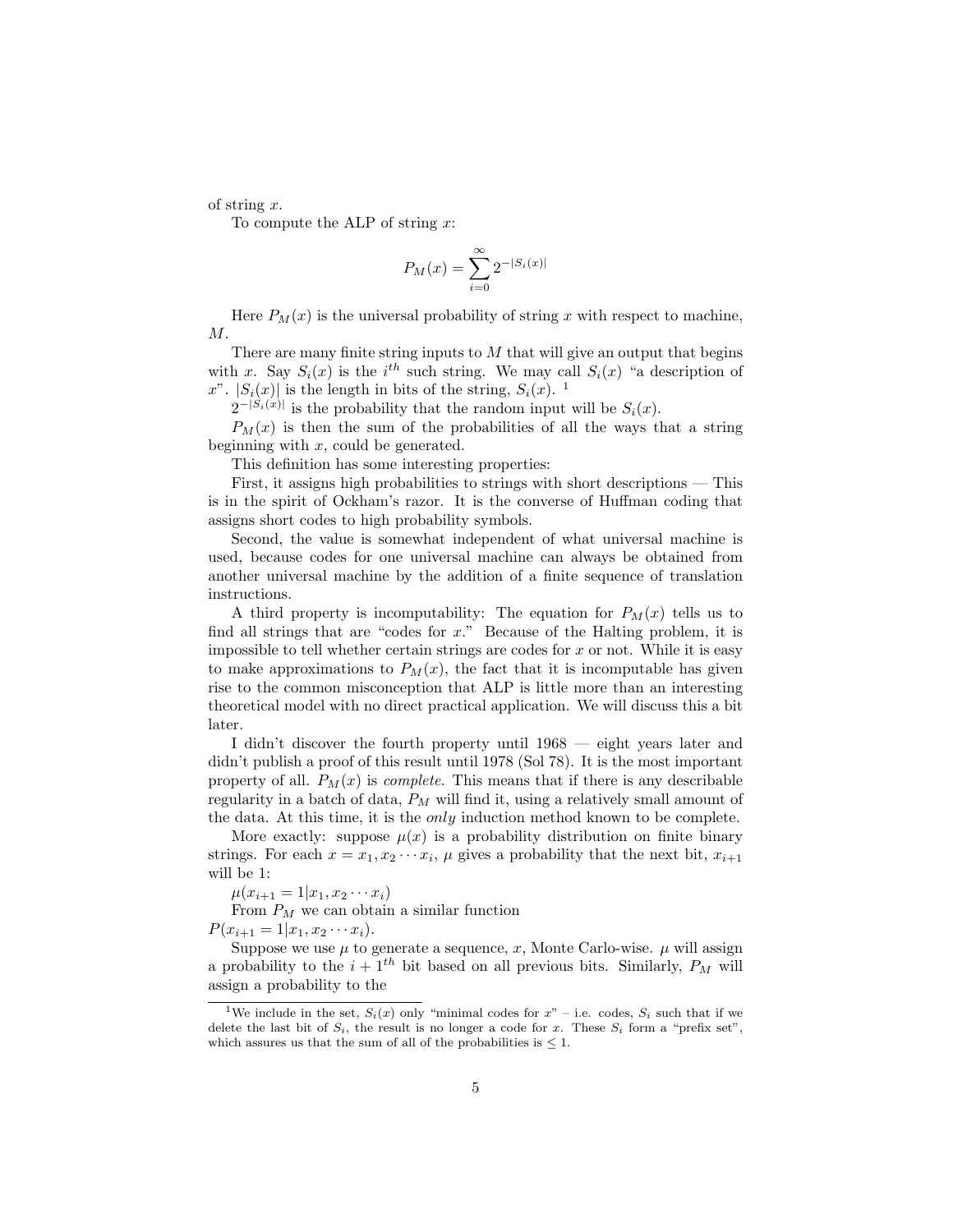$i + 1$ <sup>th</sup> bit of x. If  $P_M$  is a very good predictor, the probability values obtained from  $\mu$  and from  $P_M$  will be very close, on the average, for long sequences. What I proved was:

$$
E_{\mu} \sum_{i=1}^{n} (\mu(x_{i+1} = 1 | x_1, x_2 \cdots x_i)
$$

$$
-P(x_{i+1} = 1 | x_1, x_2 \cdots x_i))^2 \le \frac{1}{2} k \ln 2
$$

The expected value of the sum of the squares of the differences between the probabilities is bounded by about  $.35k$ . k is the minimum number of bits that M, the reference machine, needs to describe  $\mu$ . If the function  $\mu$  is describable by functions that are close to  $M$ 's primitive instruction set, then  $k$  will be small. — But whether large or small, the squared error in probability must converge — but whether large or small, the sq<br>faster than  $\frac{1}{n}$  (because  $\sum \frac{1}{n}$  diverges).

Later research has shown this result to be very robust  $-$  we can use a large, (non-binary) alphabet and/or use error functions that are different from total square difference (Hut 02). The probability obtained can be normalized or unnormalized (semi-measure)(Gac 97).

The function  $\mu$  to be "discovered" can be any describable function — primitive recursive, total recursive, or partial recursive — even a large class of incomputable functions.

The desirable aspects of ALP are quite clear. We know of no other model of induction that is nearly as good.

But people immediately  $ask$  — what good is it if you can't compute it? Certainly a reasonable question. The answer is that for practical prediction we don't have to know ALP exactly. Approximations to it are quite usable and the closer an approximation is to  $ALP$ , the more likely it is to share  $ALP$ 's desirable qualities

About the easiest kind of approximation to an incomputable number is mak-About the easiest kind of approximation to an incomputable number is making rational approximations to  $\sqrt{2}$ . We know that there is no rational number whose square is 2, but we can get arbitrarily close approximations. We can also compute an upper bound on the error of our approximation and for most methods of successive approximation we are assured that the errors approach zero. In the case of the universal distribution, the Bad News is that we cannot compute useful upper bounds on approximation error — but the Good News is that for few probability applications do we need this information.

On the other hand, for most applications an estimate of prediction error is needed. Cross validation is usually possible, but for ALP it may be unnecessary. ALP itself has no underfitting or overfitting and may be able to use error estimation techniques that are less wasteful of sample size.

Another reasonable question: Suppose you have a computable probability method that seems to work adequately — why bother doing an approximation to ALP? The answer is in ALP's precision. No matter how good a computable prediction method is, it is almost certain that there is an approximation to ALP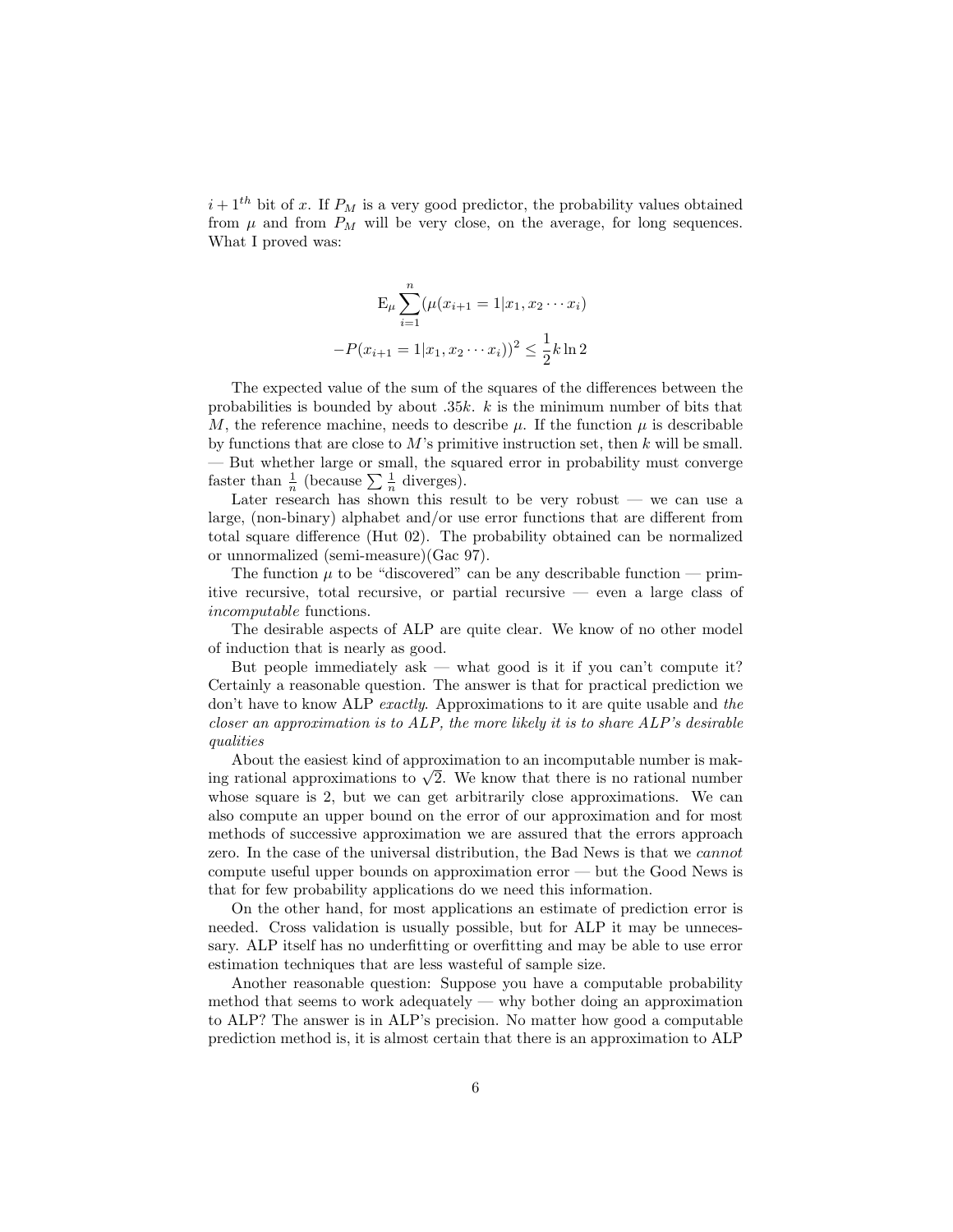that is better. In the field of finance — market prediction, derivative evaluation, insurance premium calculation, horse racing ..., it translates directly into financial gain. In other applications, it means better models, better understanding. We get our cure for cancer or our high temperature superconductor in a few years, rather than 50 years or never. Many A.I. problems are quite difficult and we cannot afford to stray very far from using the very best tools available.

The approximation problem for the universal distribution is very similar to that of approximating a solution to the travelling salesman problem, when the number of cities is too large to enable an exact solution. When we make trial paths, we always know the total length of each path — so we know whether one trial is better than another. In approximations for the universal distribution, we also always know when one approximation is better than another — and we know how much better. In some cases, we can combine trials to obtain a trial that is better than either of the component trials. In both TSP and ALP approximation, we never know how far we are from the theoretically best.

The completeness property of ALP is closely associated with its incomputability. Any complete induction system cannot be computable. Conversely, any computable induction system cannot be complete. For any computable induction system, it is possible to construct data sequences for which that system gives extremely poor probability values. The sum of the squared errors diverges linearly in the sequence length.

Appendix 1 gives a simple construction of this kind.

We note that the incomputability of ALP makes such a construction impossible and its probability error always converges to zero for *any* finitely describable sequence.

#### 3 SA, The Scientist's Assistant

We will describe recent developments in a system for machine learning that we've been working on for some time (Sol 86, 89, 03a). It is meant to be a "Scientist's Assistant" of great power and versatility in many areas of science and mathematics. It differs from other ambitious work in this area in that we are not so much interested in knowledge itself, as we are in how it is acquired — how machines may learn.

We will begin with the description of a simple kind of inductive inference system. We are given a sequence of Q, A pairs (questions and correct answers). Then, given a new Q, the system must give an appropriate answer. At first, the problems will be mathematical questions in which there is only one correct answer. The system tries to find an appropriate function  $F$  so that for all examples,  $Q_i$ ,  $A_i$ ;  $F(Q_i) = A_i$ . We look for F functions that have highest a priori probabilities — that have "short descriptions". In generating such functions, we use compositions of primitive functions built into the system. The overall language used is very close to Lisp, but there is a difference in how recursion is represented. I am not yet certain as to whether this language will be a real improvement over Lisp in the present system.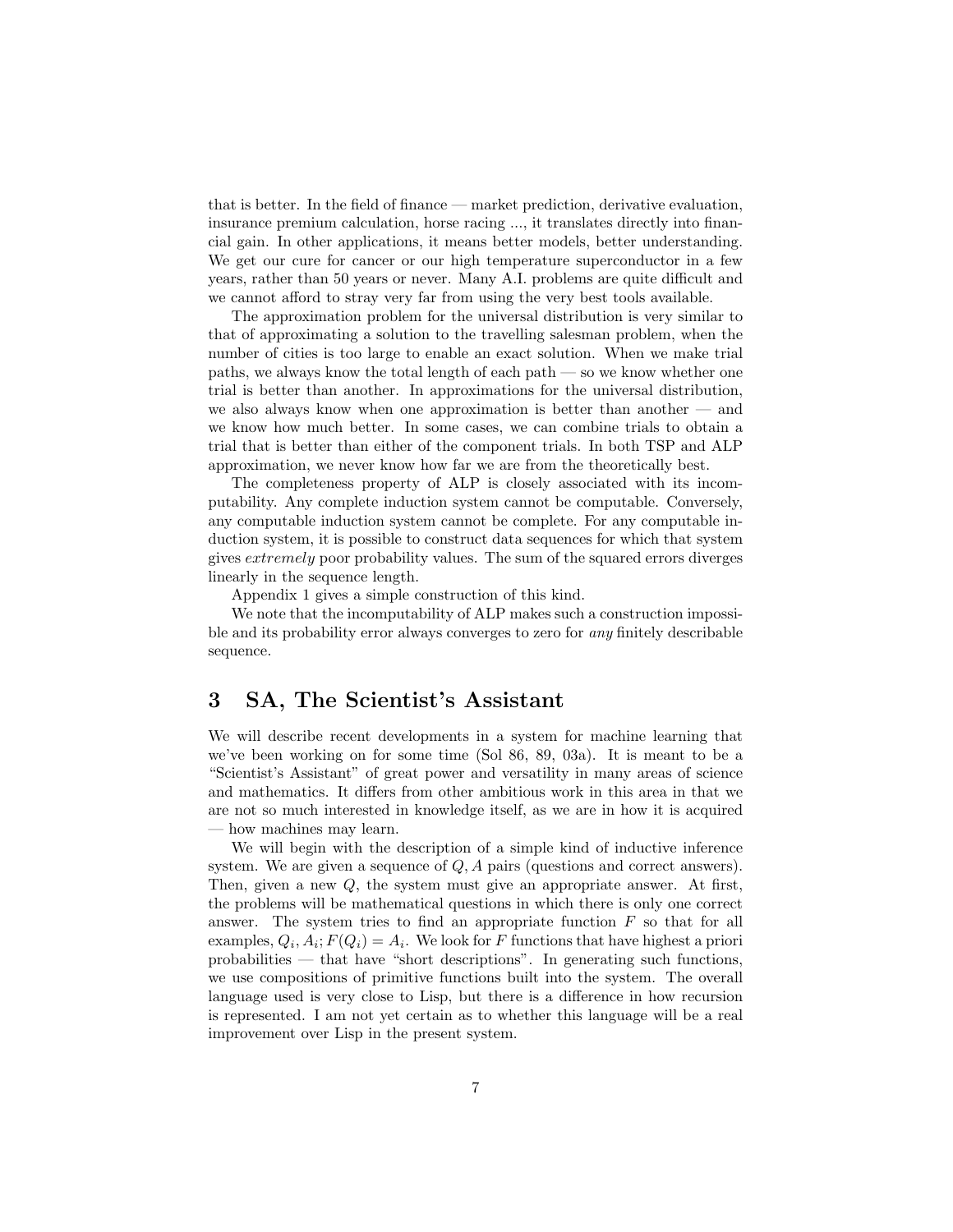The Q, A formalism for problems is fairly general. We can express many kinds of information in that form. This makes it easy to put information into the system.

At first, the problems will all be deterministic: only one correct solution for each problem. Later we will allow several possible solutions to each problem and the system must find probabilities for each of them.

The system starts with equal probability for all primitives, and finds solutions to simple problems by combining them — roughly in order of probability of each string of primitives. Because some trials can take a very long time occasionally not converging at all — we have to find some way to truncate trials. We use a technique called Levin Search (Lsearch) in which a testing time limit is assigned to a trial proportional to the a priori probability of that trial — which is roughly negative exponential in the number of symbols in the trial description. Short descriptions get lots of time, long descriptions, very little time. Symbolically:

$$
T_i=P_i\cdot T
$$

 $P_i$  is the a priori probability assigned to a trial

 $T_i$  is the maximum time allowed for the trial.

 $T$  is a constant for each run. we start with  $T$  set to the time for about five instructions to be executed.

For a single run, we do all possible trials, using  $T_i = P_i \cdot T$ : Since  $\sum P_i \leq 1$ , For a single run, we do an possible trials, using  $I_i = P_i \cdot I$ : Since  $\sum P_i \leq 1$ ,  $\sum T_i \leq T$ : the total time for a run is  $\leq T$ . If we don't find an acceptable trial in that run, we double  $T$  and do a new run. These runs continue by doubling T until we find an acceptable solution. It is easy to show that if  $P_i$  is the probability of an acceptable solution, and it takes  $T_j$  time to generate and test this solution, then the entire search time will be  $\langle 2T_i/P_i \rangle$ .

After we have solved a fair number of simple problems this way, we no longer assign equal probability to all primitives. We take the entire set of problem solutions as a corpus for any of the (initially) non-recursive prediction methods of Section 1: These methods can be used to assign probabilities to various possible continuations of that corpus of problem solutions— creating candidates for problem solutions. We end up with a much higher probability being assigned to the correct solution, so  $T_i/P_i$  for that solution is much smaller, and we take much less time to find it.

At first, we use non-recursive prediction methods, because they are usually faster. Eventually, we will use the recursive methods mentioned in Section 1. Probabilistic Grammar Discovery appears to be very promising. For a particular problem, prediction techniques will be tried in expected  $T_i/P_i$  order— small values first. The evaluation of this expected value is a kind of Metaprediction problem.

I have not yet programmed much of SA. Schmidhuber, however, has programmed OOPS (Sch 02), which is similar to SA in many ways. OOPS has been able to find a generally recursive solution for the "Tower of Hanoi" problem, after having solved a simpler problem with a recursive solution. Its training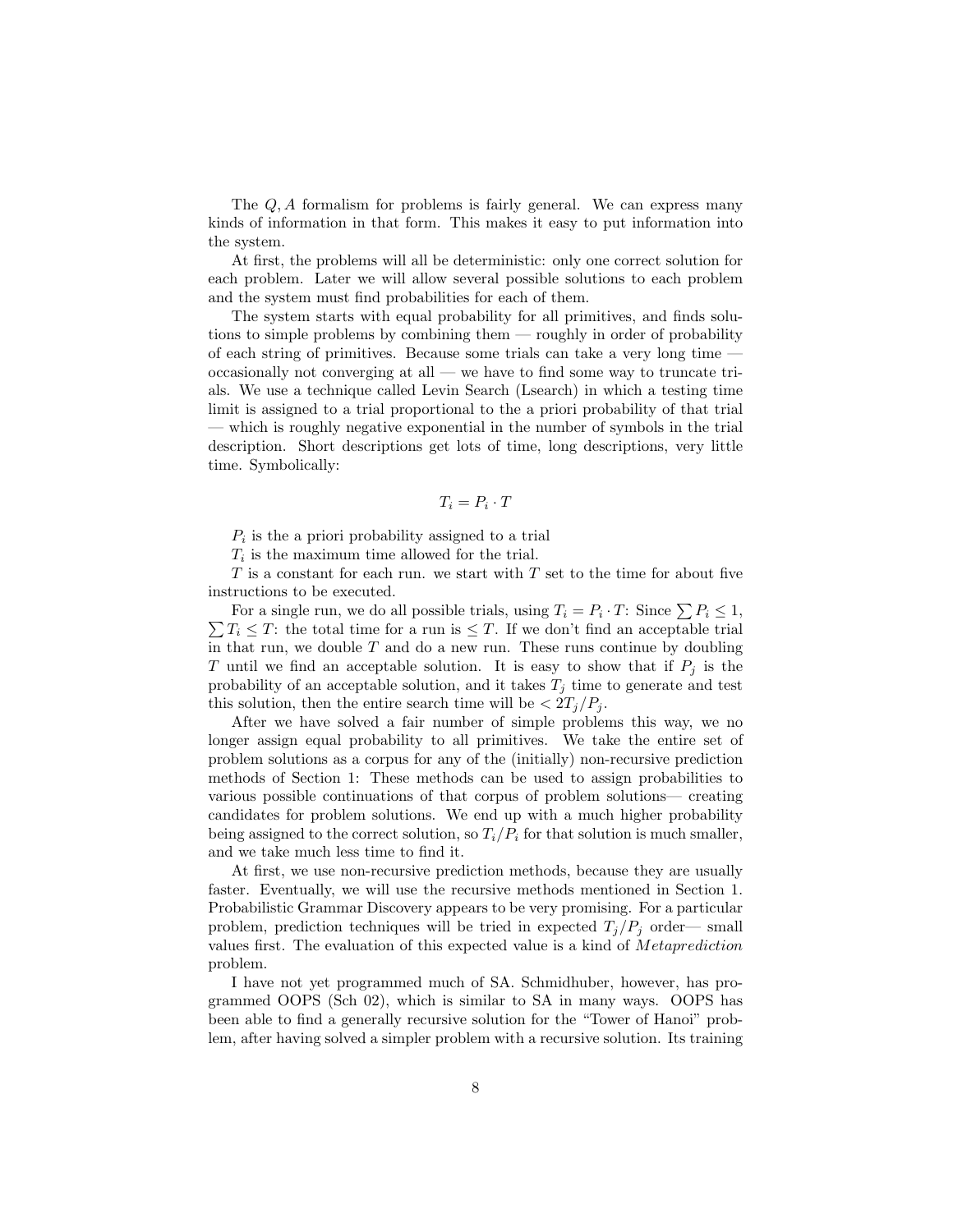sequence is not yet fully developed, and it has a weak update algorithm for the probability distribution that guides its search, but these are deficiencies that are readily repaired (if they have not already been dealt with).

I have described what I expect to be doing in the very near future. In the more distant future, I will extend SA so that is able to solve more general problems than the probabilistic  $Q$ ,  $A$  problems. It will have a large corpus of problem-solving methods. It will learn to assign these methods to new problems and will also learn to expand this corpus of problem-solving methods.

After it has worked a suitable training sequence of relevant problems, we will give it the problem of updating the probability distribution that guides its searches. As we pointed out, this probability distribution is initially generated by a nonrecursive prediction algorithm. By replacing it with an algorithm that can hypothesize any "Turing expressible" function, we expect to get more compression — to enable recognition of regularities of arbitrary structure.

### 4 Genetic Programming

Koza's Genetic Programming (Koz 99)was the development of an idea of Cramer (Cra 85). In normal Genetic Algorithms, a description of a candidate for solution to a problem will be a finite string. To produce new child candidate strings, we "crossover" two parent strings by interchanging sections of the descriptions of parents. For most description methods, this will often produce meaningless descriptions. Genetic Programming uses Lisp programs to define functions. These programs are all "trees". To create a child from two parent programs, we interchange branches. This assures us that the resultant programs are meaningful. The branches interchanged also have reasonable chances of being useful subfunctions.

Kosa has continued to develop important improvements in the system such as automatically defining loops, recursions, and iterations to facilitate reuse of code.

The programs have been very successful in solving some really difficult problems. When used for analog circuit design, it discovered many circuits that had previously been patented. Its design for an analog operational amplifier would normally take human engineers several months.

Recently one of its creations was awarded a patent by the US patent office.

While the performance of the program is certainly impressive, I will discuss several serious deficiencies and suggestions on how they may be overcome.

Most notable is the computer resources needed to implement the program. A cluster of 1000 Pentiums operated for about a month to obtain some of the more interesting results.

To understand this difficulty, suppose we were to select a newborn child, and train it for many years in engineering, then have it solve a difficult problem. To solve a new engineering problem, we kill this engineer and start out with a second newborn child as before, train it for many years, then give it a new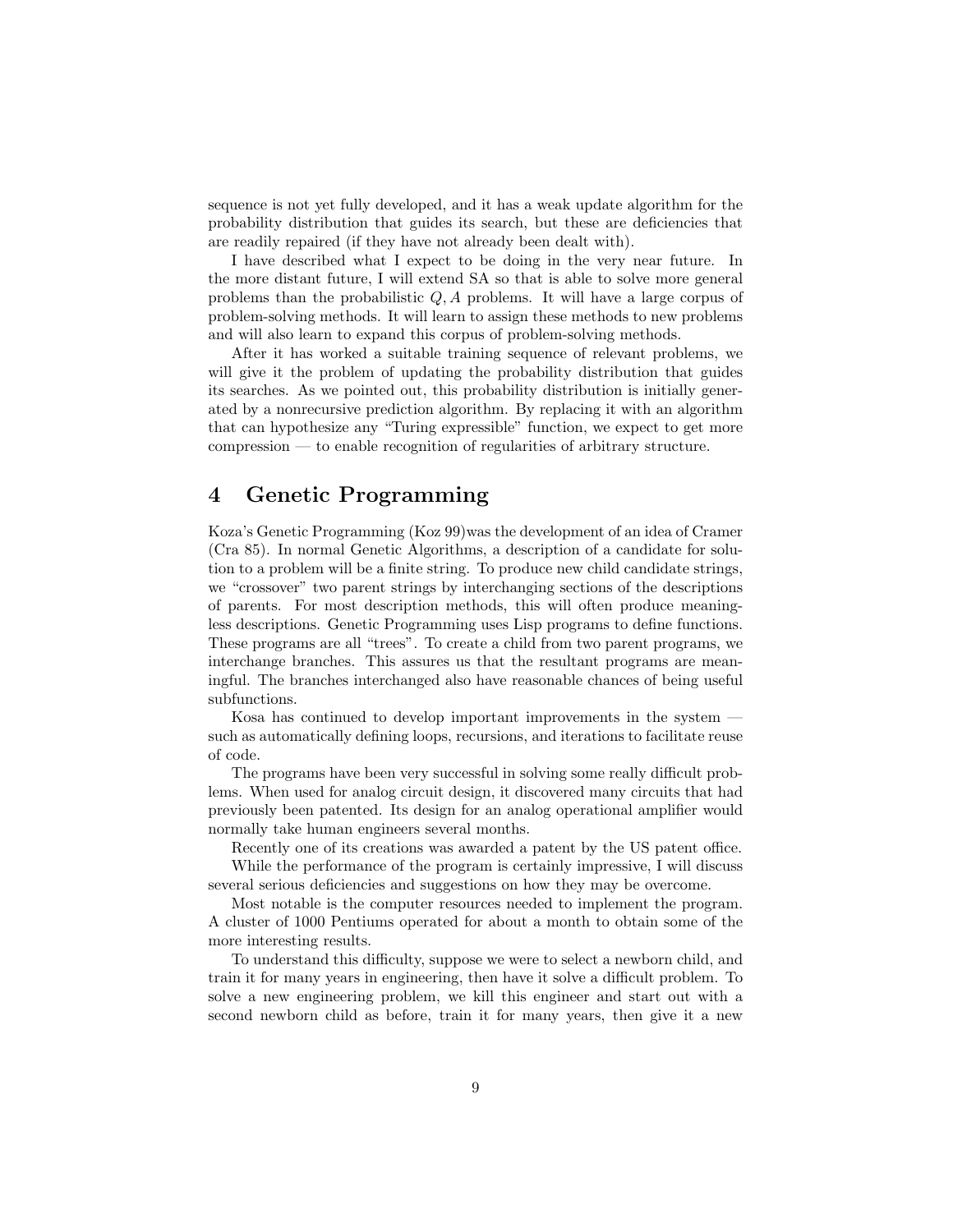problem to solve. It would seem more efficient to use the first engineer to solve the second problem, after having solved the first.

In genetic programming, we note that after a program has solved a problem, it has a large population of functions that have been developed. This population contains much potentially useful information — yet to apply it to a new problem is not a trivial task.

Two possible approaches: In the first, we examine a new problem and decide which problems of the past are most similar to it. We then use the final populations of these historical problems, or sampled mixtures of them, as the initial population for the new problem.

How do we find which past problems are related to the new problem? R. Cilibrasi and P. Vitanyi (Cil 05) have been using text compression programs for "clustering". They work something like this: say  $x$  is one corpus of text strings and y is another such corpus. We have text string, a. Does it "belong" in set x or set  $y$ ? To decide, we compress x and y and mixtures of x, y and a.

Say x compresses to  $c(x)$  bits. x and a compresses to  $c(x, a)$  bits.

Say y compresses to  $c(y)$  bits. y and a compresses to  $c(y, a)$  bits.

 $c(x, a) - c(x)$  is the additional information needed to code a, if x is known. If  $a$  is very similar to other strings in  $x$ , this additional information will be small. A measure of the relative probability that a belongs in x rather than y, will be

 $2^{-((c(x,a)-c(x))-(c(y,a)-c(y)))}$ .

We can use a technique of this sort to estimate which problems of the past are most like the present new problem. We compare strings of symbols that define each problem.

The efficacy of the method certainly depends on just what compression algorithm is used — on what kinds of features it can recognize, what kind of regularities it can discover. Surprisingly, relatively simple compression algorithms such as PPM and BZIP2 (which is very similar to PPM) were remarkably successful in generating clusters of strings that have proved to be of scientific value.

The second approach does not depend on the agility of a compression scheme: instead, the goal of the genetic program is much modified.

Suppose  $a_1$  is a string that describes our first problem. We then use Genetic Programming to search for a program,  $f_1$  that is able to operate on  $a_1$  to produce an acceptable solution,  $b_1$ , i.e.  $f_1(a_1) = b_1$ . After we have found such a  $f_1$  we go to the second problem,  $a_2$ . Starting with the population that solved  $a_1$ , we look for a new function  $f_2$  that can solve both  $a_1$  and  $a_2$  — i.e.  $f_2(a_1) = b_1$  and  $f_2(a_2) = b_2$ , the solution to the second problem.

For the third problem, we use as initial population, the population that found  $f_2$ . We then search for an  $f_3$  that will solve  $a_1, a_2$  and  $a_3$ .

 $f_3$  has to recognize as well as solve problems – a serious augmentation of Koza's system. We note that these are necessary requirements of human scientists as well  $-$  it is not too much to expect of a potentially intelligent machine.

For efficient learning, the problems given to the system would best be in the form of a training sequence. They are designed to introduce various kinds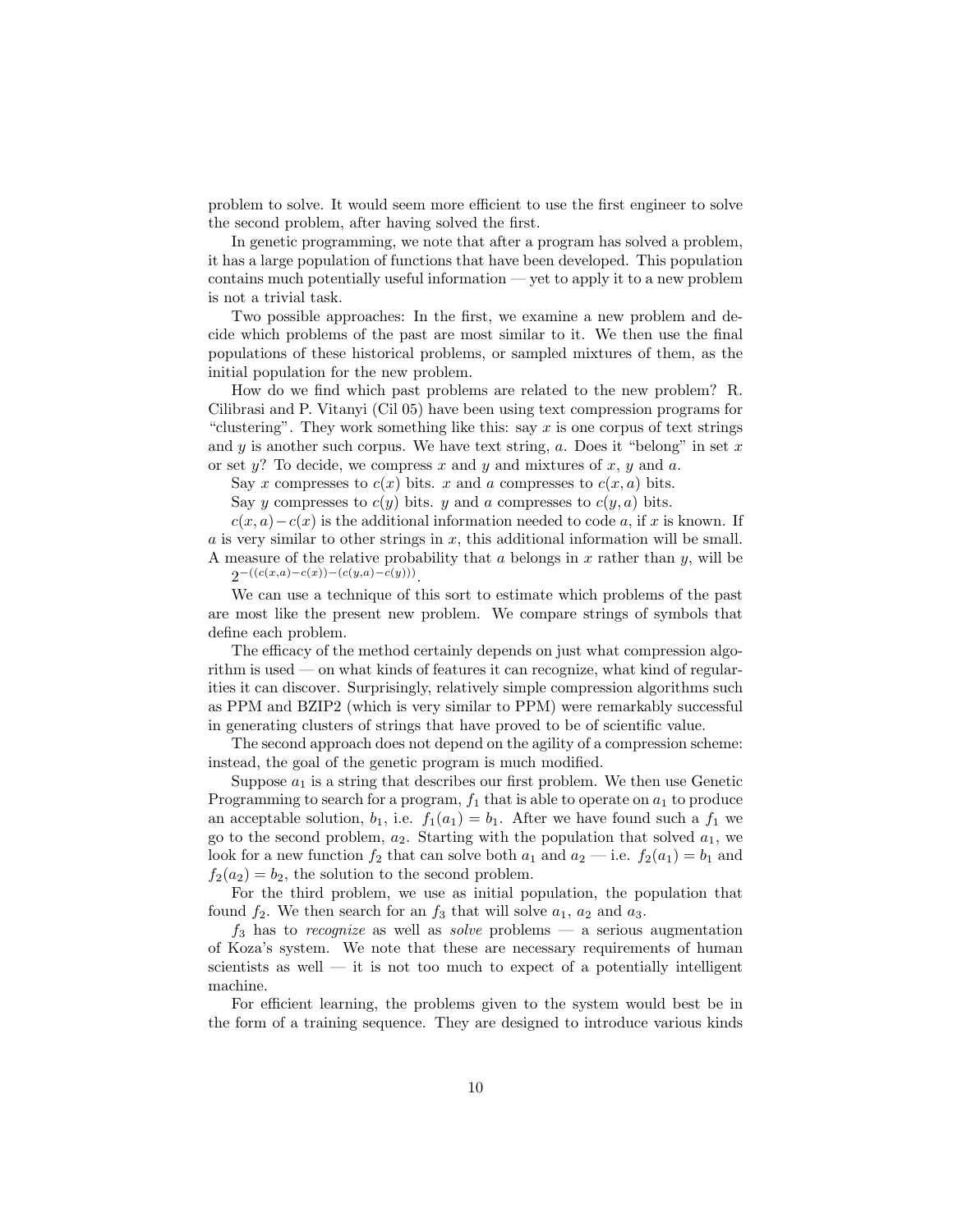of functions into the system most efficiently. They are similar to the training sequences I'm using in my SA (Scientists Assistant) program.

In normal evolutionary programs, two kinds of modifications of population members are used to create new candidates — the first is mutation — which can be likened to forming a probability distribution from a sample of one. The second technique, crossover, can be likened to using a sample of two. Using larger samples — three, four, five... would enable even better candidates.

A technique has been described that uses the entire population as its sample, to create a distribution over candidates. It uses a probabilistic grammar to model the known population (Pel 00, Sha 03). Candidates can be selected Monte Carlo-wise, using the induced probability distribution.

The speed of the search can be augmented by carefully selecting the sample of the population that is used to generate the grammar. One way to do this: Say we put the population in fitness order, so that x refers to the  $x^{th}$  best member of the population. One way to select a good subpopulation is to accept only population members for which

 $x < x_0$ 

where  $x_0$  defines our acceptance threshold. Another way, corresponding to tournament selection, selects them with probability proportional to  $e^{-\lambda x}$ . Here,  $\lambda$  corresponds to the size of the tournament. Larger  $\lambda$  for large tournaments and correspondingly large bias toward the elite (i.e. small x).

If we use the  $x_0$  threshold method, the parameter  $x_0$ , should be selected so as to maximize

 $z = \frac{\sigma}{\mu - M_{in}}$ <br>over the population. Here,  $M_{in}$  is the fitness function of the best candidate found thus far.  $\mu$  and  $\sigma$  are the observed mean and standard deviation of fitness in the population being selected. Maximizing z makes it most likely that a randomly generated child will have a fitness function less than  $M_{in}$ , the best thus far.

It is also possible to select  $\lambda$  using the same criterion.

One common bottleneck in genetic programming can be excessive time to compute the fitness function. In early work on circuit design, Koza used the "SPICE" program to evaluate fitness of trials. It's evaluation time was much much larger than the time needed to select and generate the candidates.

In such a situation, it would be well to try to devise a fast approximate fitness function to use on early generations.

If fitness evaluation time cannot be reduced, then more time should be spent on selecting candidates. Ideally, about the same time should be spent on fitness evaluation as on candidate selection/generation, presuming that the selection time is wisely spent!

The best way to use the time is through better induction models. ALP is designed to give better probability estimates as one spends more time. Other induction systems may have similar characteristics.

I've mentioned a few ways to improve genetic programs. Most of them have been tried to some extent, but not all together. I think some of the improvements would work quite synergistically!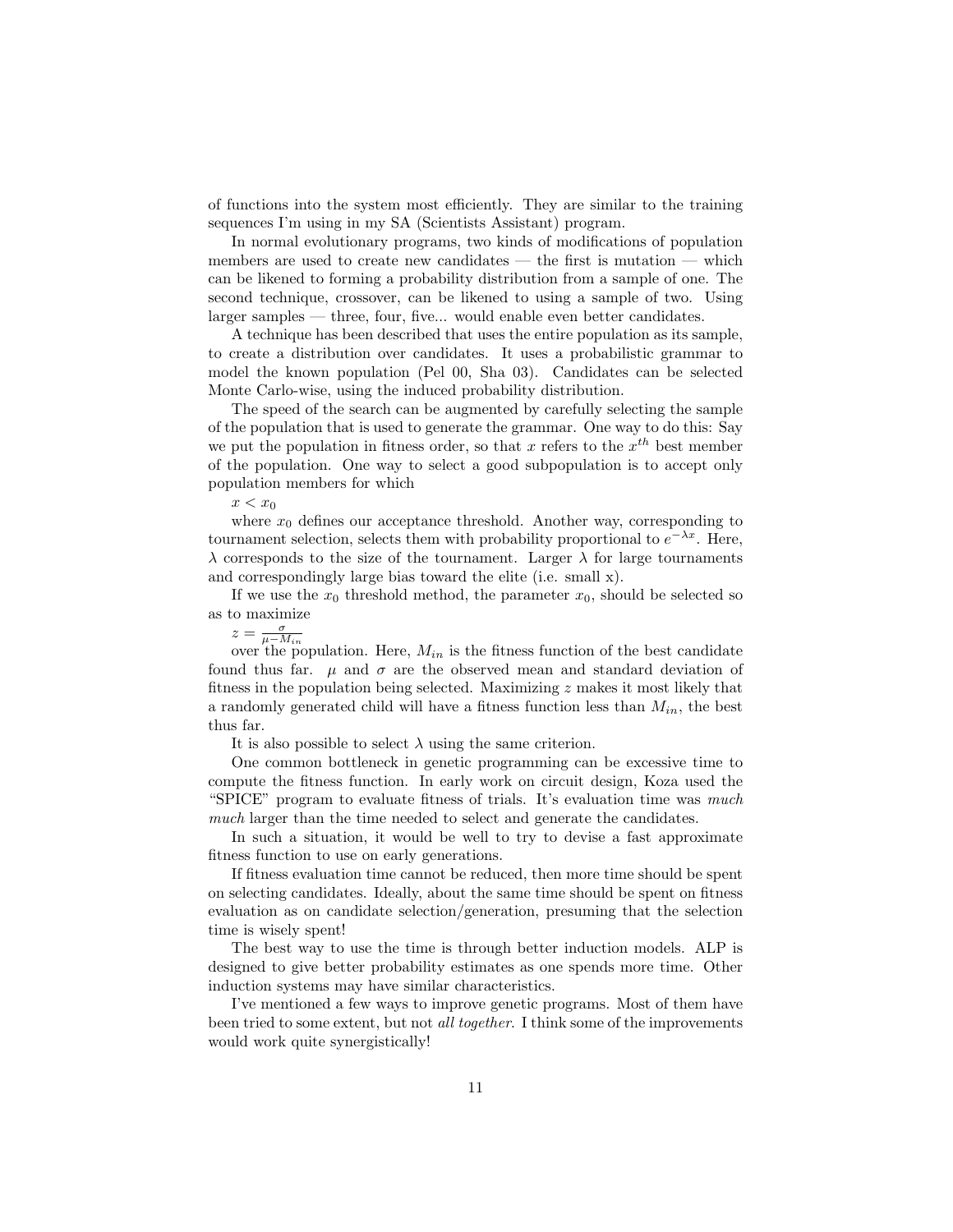#### 5 The Future of A.I.

How far are we from serious A.I.? It is my impression that we are not very far.

Koza's system is very good, and though it is quite slow, there are several techniques for speeding it up and augmenting its functionality.

Another promising system is Schmidhuber's OOPS (Sch 02). It uses Levin search over a Turing complete set of instructions to find solutions to problems, and has been able to find recursive solutions for them. Though it suffers from various deficiencies, most of them can be corrected with techniques that have been already developed in the machine learning community.

In a more general context, we have just about all the needed tools and parts. It remains only to put them together.

# Appendix A:

Given a computable probability function  $\mu$ , I will show how to generate a deterministic sequence (i.e. probabilities are only 0 and 1)

 $Z = Z_1 Z_2 Z_3 \cdots$ 

to which  $\mu$  gives probabilities that are *extremely bad*: they are always in error by  $> .5$ .

Let  $\mu(Z_{n+1} = 1 | Z_1 \cdots Z_n)$  be  $\mu$ 's estimate that  $Z_{n+1}$  will be 1, in view of  $Z_1 \cdots Z_n$ .

 $i \in \mathbb{Z}_n$ .<br>if  $\mu(Z_1 = 1 | \bigwedge) < .5$  then  $Z_1 = 1$  else  $Z_1 = 0$ 

if  $\mu(Z_2 = 1 | Z_1) < .5$  then  $Z_2 = 1$  else  $Z_2 = 0$ if  $\mu(Z_k = 1 | Z_1, Z_2, \cdots Z_{k-1}) < .5$  then  $Z_k = 1$  else  $Z_k = 0$ .

#### References

- [1] (Cil 05) Cilibrasi, R. and Vitányi, P. 2005. Clustering by Compression. IEEE Transactions on Information Theory , Vol 51, No. 4.
- [2] (Cra 85) Cramer, N.L. 1985. A Representation for the Adaptive Generation of Simple Sequential Programs. In Proceedings of an International Conference on Genetic Algorithms and Their Applications, Carnegie-Mellon University, July 24–26, 1985, J.J. Grefenstette, ed., Lawrence Erlbaum Associates, Hillsdale, N.J., pp. 183-187. http://www.sover.net/˜nichael/nlc-publications/icga85/index.html
- [3] (Hut 02) Hutter, M. 2002. Optimality of Universal Bayesian Sequence Prediction for General Loss and Alphabet. http://www.idsia.ch/˜marcus/ai/
- [4]  $(Gac 97)$  Gács, P. 1997, Theorem 5.2.1. in An Introduction to Kolmogorov Complexity and Its Applications, Li, M. and Vitányi, P., Springer-Verlag, N.Y. pp. 328-331.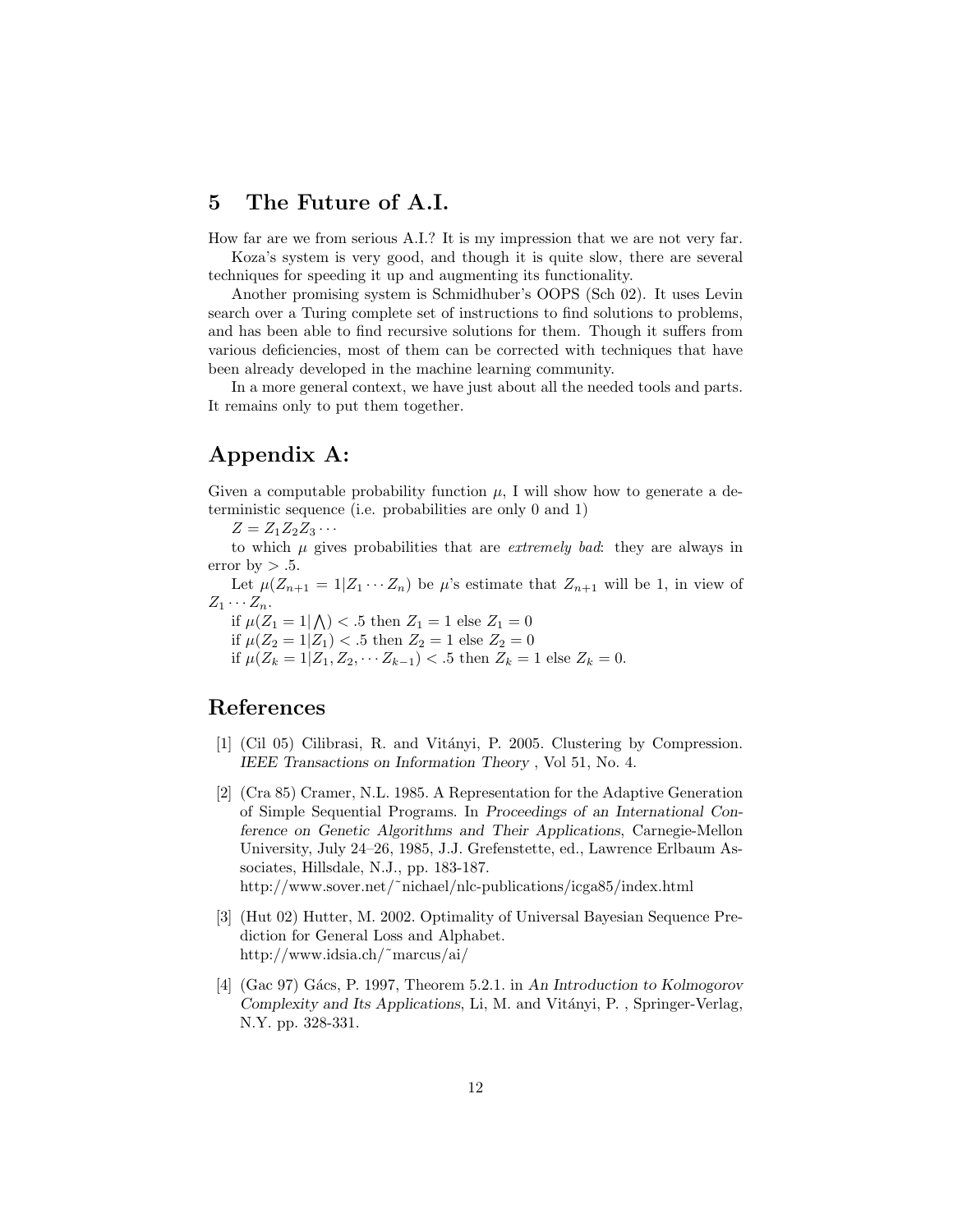- [5] (Koz 99) Koza, J.R., Bennett III, F.H., Andre, D., Keane, M. 1999. Genetic Programming III, Mogan Kaufmann,
- [6] (Min 69) Minsky, M.L., and Papert, S. 1969. Perceptrons: An Introduction to Computational Geometry, (First Edition), MIT Press, Cambridge, Mass.
- [7] (Min 88) Minsky, M.L., and Papert, S. 1969. Perceptrons: An Introduction to Computational Geometry, (Expanded Edition), MIT Press, Cambridge, Mass.
- [8] (New 57) Newell, A, Shaw, J., and Simon, H. 1963. Empirical Explorations with the Logic Theory Machine. Proc of the Western Joint Computer Conference, 15, 218-239. Reprinted in Feigenbaum and Feldman.
- [9] (Pel 00) Pelikan, M., Goldberg, D., Lobo, F. 2000. A Survey of Optimization by Building and Using Probabilistic Models. Ill. Genetic Algorithms Laboratory, University of Illinois and Urbana-Champaign.
- [10] (Ros 57) Rosenblatt, F. 1957. The Perceptron: A Perceiving and Recognizing Automaton. Report 85-460-1, Project PARA, Cornell Aeronautical Laboratory, Ithaca, N.Y.
- [11] (Rum 86) Rumelhart, D. and McClelland, J., Parallel Distributed Processing, MIT Press, Cambridge, Mass.
- [12] (Sha 03) Shan, Y., McKay, R., Baxter, R, Abbass, H., Essam, D, Nguyen, H. 2003. Grammar Model-Based Program Evolution. Canberra, Australia.
- [13] (Sch 02) Schmidhuber, J. 2002. Optimal Ordered Problem Solver. TR IDSIA-12-02, 31 July. http://www.idsia.ch/˜juergen/oops.html
- [14] (Sol 60) Solomonoff, R.J. 1960. A Preliminary Report on a General Theory of Inductive Inference. (Revision of Report V–131), Contract AF 49(639)– 376, Report ZTB–138, Zator Co., Cambridge, Mass. http://world.std.com/˜rjs/pubs.html
- [15] (Sol 64a) Solomonoff, R.J. 1964. A Formal Theory of Inductive Inference. Information and Control, Part I: Vol 7, No. 1, pp. 1–22. http://world.std.com/˜rjs/pubs.html
- [16] (Sol 78) Solomonoff, R.J. 1978. Complexity–Based Induction Systems: Comparisons and Convergence Theorems. IEEE Trans. on Information Theory, Vol IT–24, No. 4, pp. 422–432. http://world.std.com/˜rjs/pubs.html
- [17] (Sol 86) Solomonoff, R.J. 1986. The Application of Algorithmic Probability to Problems in Artificial Intelligence. in Uncertainty in Artificial Intelligence, Kanal, L.N. and Lemmer, J.F. (Eds), Elsieevr Science Publishers B.V., PP. 473–491. http://world.std.com/˜rjs/pubs.html